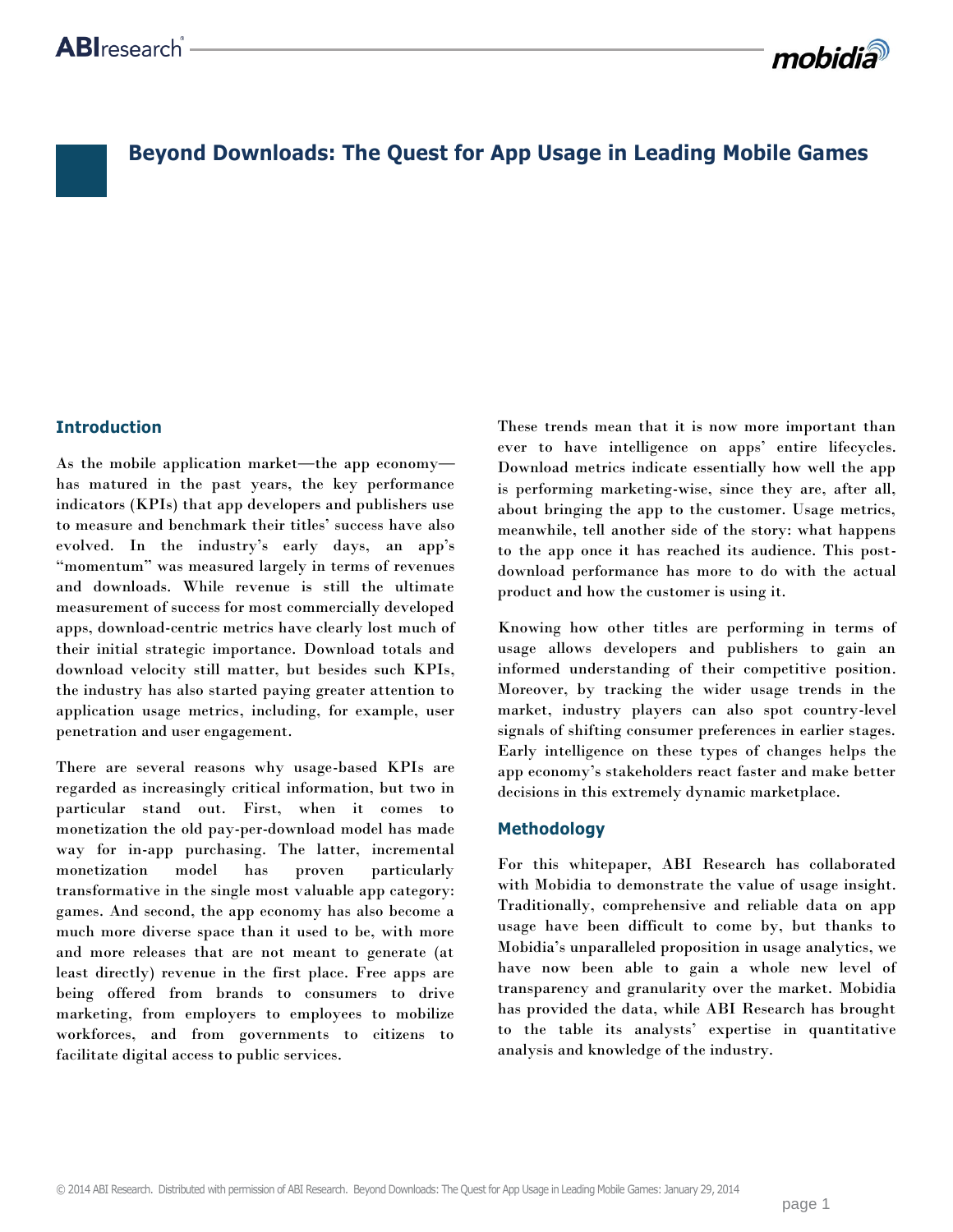

The analyzed data sets refer to global usage. They have been gathered through Mobidia's My Data Manager application. In essence, this award-winning app serves also as a global consumer research panel, delivering fully anonymized data sets from millions of smartphone and tablet users. The panel is self-selecting by its nature, with each member knowingly opting into it by downloading and installing My Data Manager, which helps them manage their personal data consumption.

Therefore, its composition is, to a certain extent, biased toward consumers who are tech-savvier than the average. However, ABI Research believes that, all things considered, it is the most accurate source of independent usage data available. Although a degree of self-selection bias does exist, it is likely to be "softer" than, for instance, with more incentivized panels, given My Data Manager's ongoing mainstream adoption. Additionally, Mobidia's promotional work with over 20 mobile operators around the world, which involves the operators promoting, featuring, and recommending the app to their subscribers, also helps reach less techsavvier users. The panel's representativeness is also improving even further, as its scale continues to increase.

At the moment, ABI Research considers the data on Android and iOS smartphones to be statistically significant. In the meantime, the statistical significance of tablet data, while steadily improving, is not quite there yet. The tablet-using members of the panel can already give an insightful view of trends and preferences among early adopters, but since these data points do not yet match the statistical significance of the smartphones, they have been excluded from the analysis provided in this study.

## **Focus on Gaming**

The following analysis will take a dedicated look into games, which, as a segment, are by far the app economy's biggest money maker and the download generator. By the same token, owing to the high consumer demand for new mobile games, games are also the most thoroughly contested app category. One single hit can turn its developer into an astonishing growth story in a matter of months, but, similarly, one expensively developed, but badly received release can also flatten that same growth trajectory almost overnight. In such a hit-driven industry, the battle for

the customers' eyeballs and entertainment budgets is fierce and success elusive.

Importantly, it should be highlighted that the presented findings are only a concise snapshot of all available usage data. There is a great amount of actionable insight and intelligence available on other application categories, individual countries, and alternative KPIs. Likewise, the data sets include all app titles that have seen usage within the panel. This study is an invitation to start digging deeper into the data and discovering the evolving dynamics of app usage.

### **Penetration and Engagement Explained**

To get a high-level overview on what the smartphone games with the highest penetration of active users are, the *monthly penetration rate* makes the best yardstick. This metric refers to how many users in Mobidia's panel had used the studied app over the past 4-week evaluation period, with the data being updated on a weekly basis. To calculate this, the total number of the app's monthly active users (MAUs) is divided by the total number of users captured in the panel during the same period. This then results in that app's monthly penetration rate.

While monthly penetration is a good enough definition of which of the customers who have installed the game should be considered its active users, it is an admittedly modest target for many of the leading titles, whose monetization often relies on building up a sufficiently large pool of frequently engaged gamers. The larger this "pool of the engaged," the better the chances for converting free-to-play users to in-app purchasers, which could be said to serve as the foundation of today's mobile gaming industry. In addition, higher penetration rates mean higher advertising income for the titles that involve in-app advertisements.

Therefore, alongside the MAUs, weekly active users (WAUs) are also worth tracking, since their attachment to the title is, by definition, much more intensive than that of the former group. For this purpose, we have distilled the monthly penetration rates to a weekly level. To determine this *weekly penetration rate*, the app's WAU base is divided by all users within the panel. WAUs are users who have launched the app at least once during the weekly evaluation period.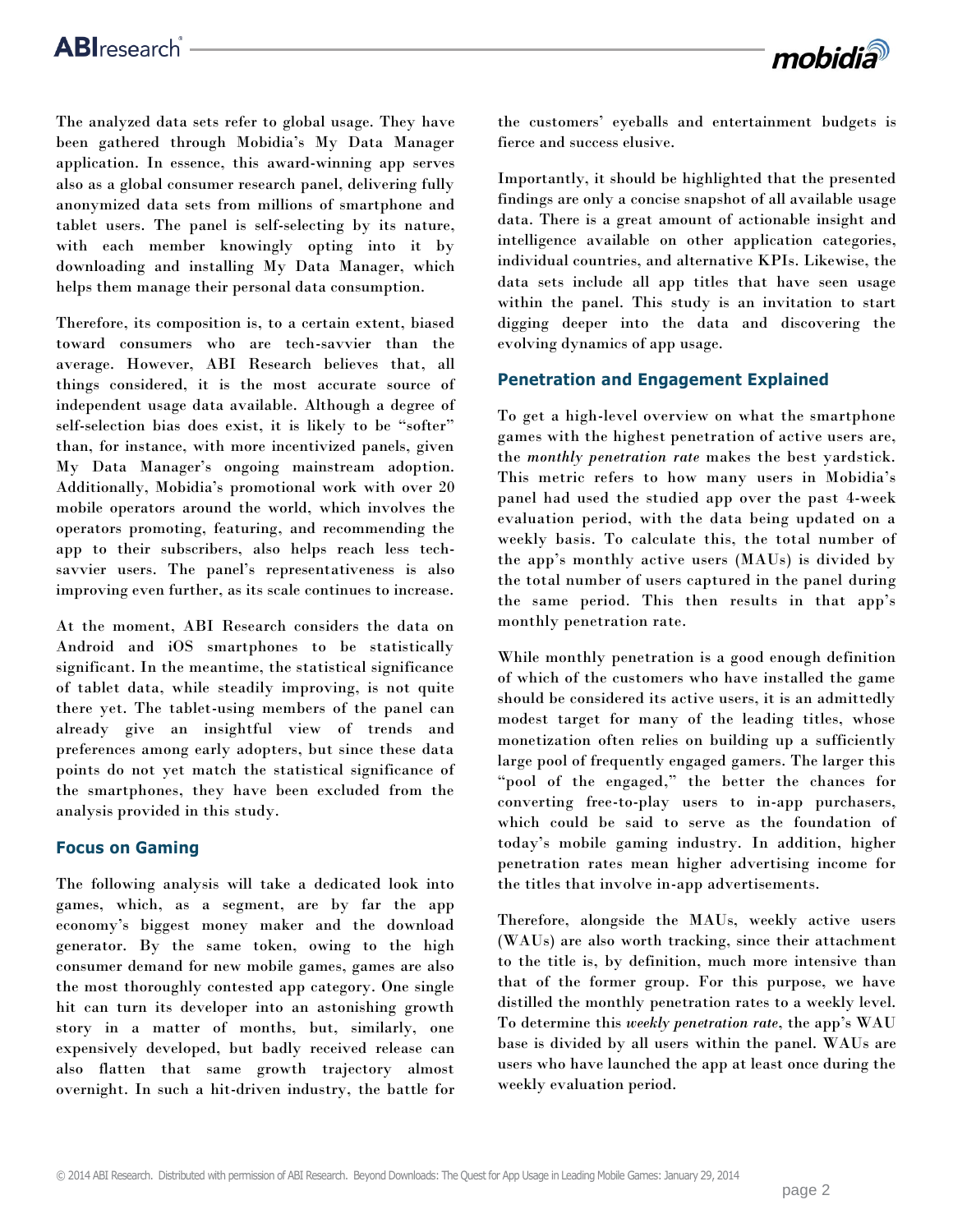

The charts in the following two sections present the data for the 10 mobile games that achieved the highest monthly penetration rates in 2013, shown separately for iPhones and Android smartphones. Besides the monthly penetration, the weekly penetration rates are also presented for the same games.

Moreover, to illustrate the differences between monthly and weekly usage of the apps, their respective *engagement rates* of the covered titles are presented as well. This metric is determined by dividing the number of weekly active users by the number of monthly active users. It is employed widely in the mobile application industry to track an app's performance over time. It has particular significance in gaming, where highly engaged users typically are critical for monetization.

The displayed data refers to the annual averages of the covered apps, calculated over all of the weekly evaluation periods during which each title saw active usage. For Android devices, the first weekly period started on December 30, 2012, and ended on January 5, 2013. The last period to be included in the analysis started on November 10, 2013, and ended on November 16. For iOS devices, the first evaluation period ran from June 16, 2013 through June 22. The final period was the same as with Android.

### **Penetration and Engagement Rates for iOS**

If there is one takeaway to underline with regard to the competitive dimension of the gaming world's app usage, it is that King has hit a usage homerun with Candy Crush Saga. In iPhones, on average, a whopping 14.3% of the panel users opened the app at least once a month during the evaluated 22 weeks. Of these monthly users, 70%—or 10% of the panel's all iPhone members interacted with the app on a weekly basis.

The developer King has certainly pulled many of the right strings when designing the user experience. The single biggest reason behind the success is possibly the way Candy Crush Saga caps the default number of lives at five, with each expired life being refilled after 30 minutes, unless the customer purchases more lives or receives help from friends. This kind of "usage buffer" keeps the game fresh for longer, thus contributing to long-term engagement. At the same time, it also serves as a clever technique for King to softly convert the most

engaged free users to paying users, without alienating the more casual ones by appearing too aggressive.

Apart from the leader, no game penetrated 6% of the panel in terms of monthly iPhone users, although Imangi's Temple Run 2 came close with its share of 5.9%. Moreover, the last four of the Top 10 fell short of the monthly 2% milestone, demonstrating the relatively fragmented landscape that the high supply of quality games has led to in the iOS ecosystem.

There are also clear signs of two distinct groups existing among the leading titles. On one hand, there are games that are, if played in the first place, played strikingly often. Besides Candy Crush Saga, Zynga's Words With Friends Free, along with Supercell's Clash of Clans and Hay Day, also experienced weekly penetration that accounted for two-thirds or more of their monthly penetration rates. Bejeweled Blitz from PopCap can be counted as part of this group, too, despite its slightly lower engagement rate. All five of these games manage to attract their user base to play very often.

Of these games, Words With Friends has a durable concept and an inherent social aspect to maintain engagement. Meanwhile, the two Supercell titles are similarly well-known for their deeply social gameplay. Clash of Clans and Hayday also make interesting examples of cross-device gaming; they are primarily tablet games, but both have proven so engaging that they are also seeing very high usage on smartphones nowadays, as the gamers do not want to leave their farms and tribal settlements untended, even when they are on the move. Many users complement the primary gameplay sessions on the tablet with mobile "check-in" sessions from their smartphones.

On the other hand, there is a second group for which the nature of engagement is notably more casual. Temple Run 2, for one, engages "only" 47% of its audience on a weekly basis. Subway Surfers (by Kiloo), Despicable Me (Gameloft), Plants vs. Zombies 2 (PopCap), and the free version of Fruit Ninja (Halfbrick) are all titles whose WAU/MAU ratio hovers around or below 50%. These are classic casual games, which mobile consumers normally turn to when they have an idle moment in their lives. They obviously have users who play several times a week, but for the majority, the relationship with the title is more of the every-now-and-then variety.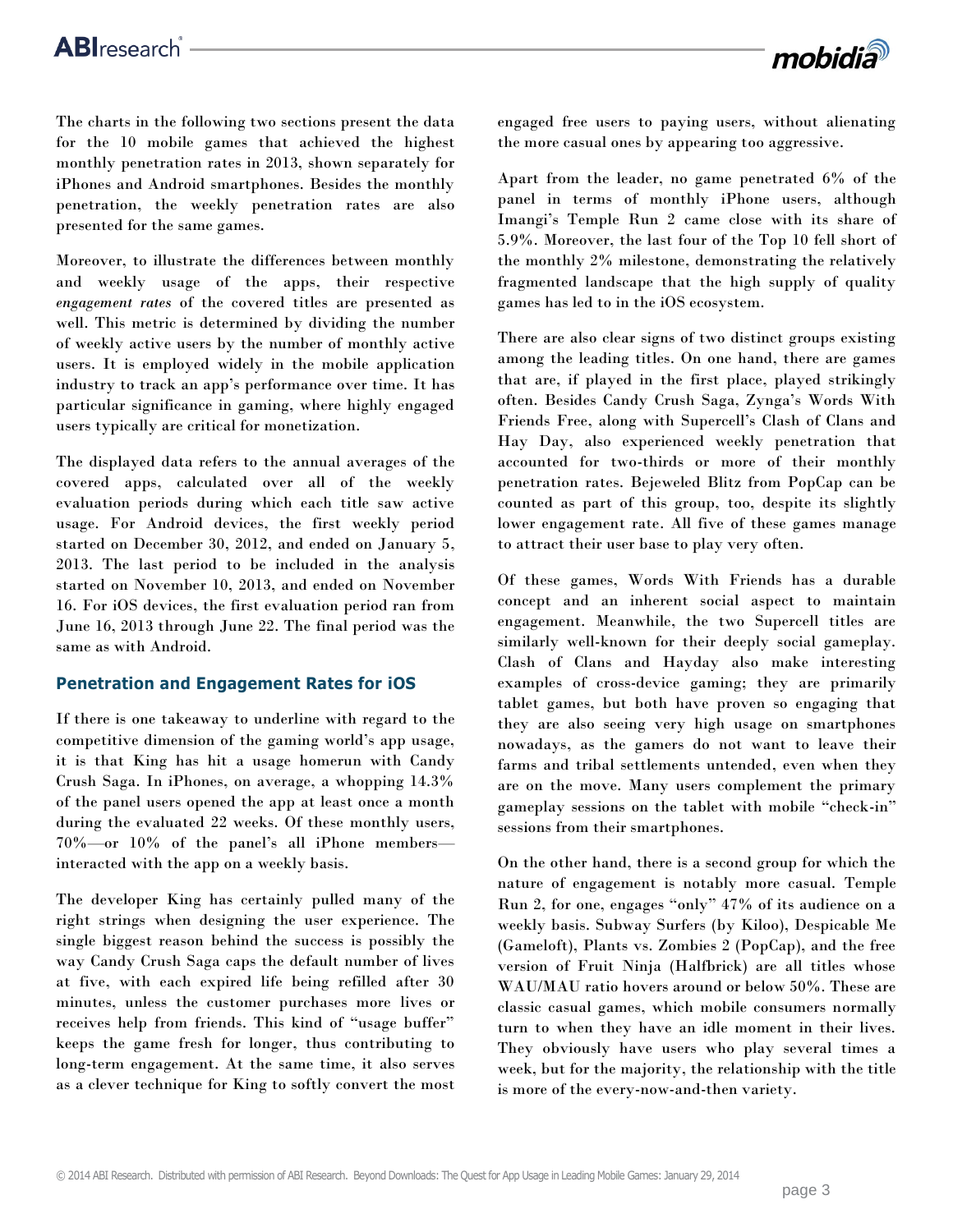





**Chart 2: Weekly Penetration Rates for Leading Smartphone Games on iOS, Worldwide, 2013**



**Chart 3: Engagement Rates for Leading Smartphone Games on iOS, Worldwide, 2013**



### **Penetration and Engagement Rates for Android**

The leading titles' penetration rates are, by and large, somewhat higher on Android than on iOS. The exception to this pattern is Candy Crush Saga, whose monthly penetration rate on Android was about two percentage points lower than what was achieved by its iOS version. Nine titles out of the Top 10 have their monthly rates comfortably above 2% of the panel. The most probable explanation for this overall trend is the more intense competition in the iOS application market, which fragments the landscape. Android is still lagging behind iOS when it comes to the release cycle of big-ticket games and, as a consequence, the games that become global hits on the platform face less competition over users' time and attention.

In the Android Top 10, four apps could be identified as high-engagement titles: Candy Crush Saga, Words With Friends Free, Subway Surfers, and Deer Hunter (Glu). All have engagement rates above 60%. Of this group, Deer Hunter, however, was released only toward the end of the evaluation window, so it saw active usage only for 8 evaluation weeks. This obviously props up the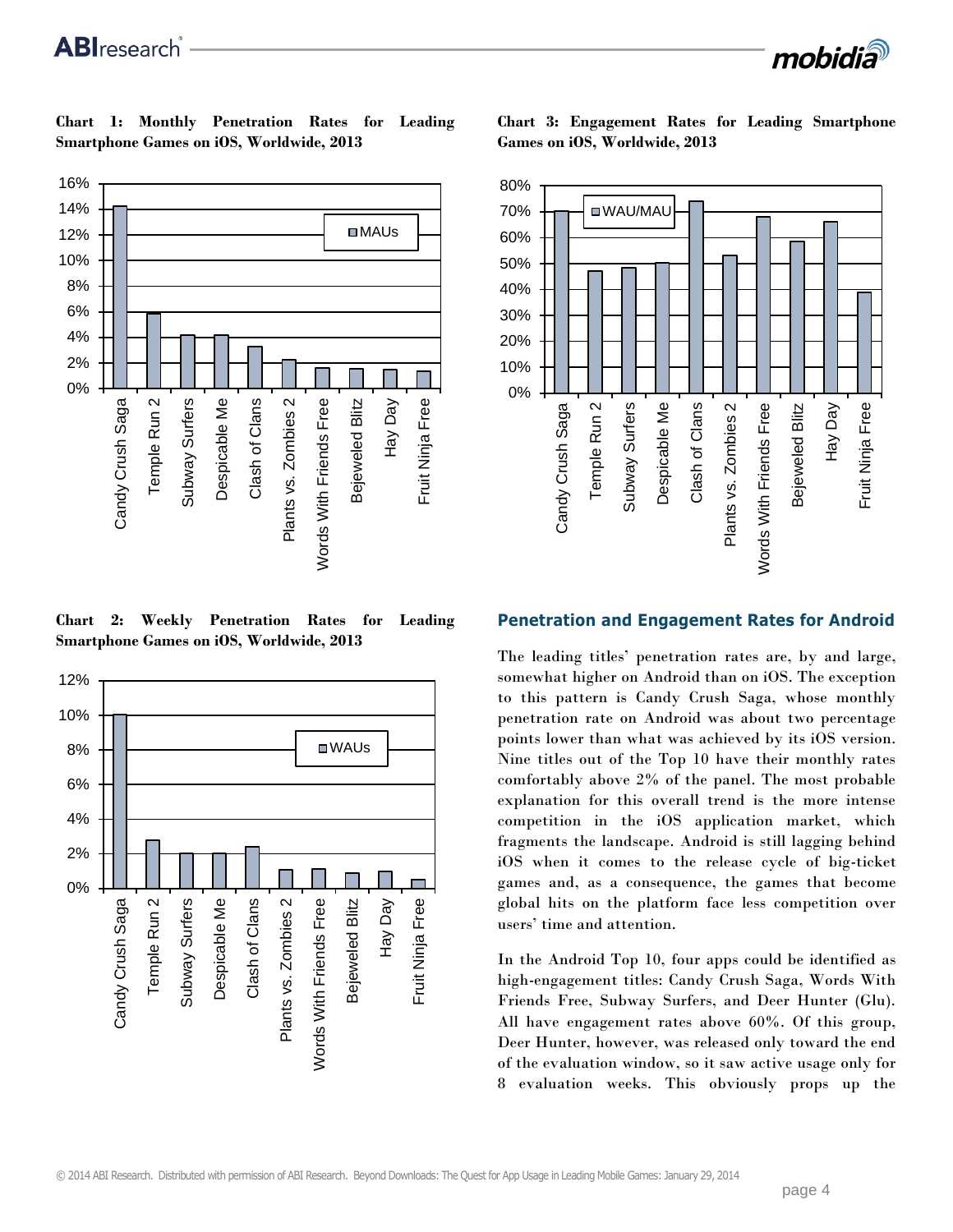# **ABI**research<sup>®</sup>

mobidia

engagement rate, as the game has provided more novelty value than the other Top 10 titles. Notably, the two Supercell hits, Clash of Clans and Hay Day, were ported to Android only in October 2013, so their sample sizes were also rather small. For comparison, Clash of Clans got off to an encouraging start upon its release, achieving a monthly average of 1% of all Android smartphone users over the 7 weeks of evaluation. Nearly 80% of these MAUs counted as weekly actives.

Rovio's first iteration of Angry Birds, which on iOS penetrated 1% of the smartphone panel, was still used on 5% of Android handsets on a monthly basis over the year. This is quite remarkable for a title that was launched on Android already back in October 2010. On one hand, this must have to do with the iconic status that the original Angry Birds still enjoys, together with its admittedly compelling user experience. On the other hand, such stability in penetration may well also indicate the comparative softness of the Android app market, which was discussed earlier. In addition, the same franchise's Angry Birds Star Wars made the annual Top 10 with a share of 3.7%.

**Chart 4: Monthly Penetration Rates for Leading Smartphone Games on Android, Worldwide, 2013**



**Chart 5: Weekly Penetration Rates for Leading Smartphone Games on Android, Worldwide, 2013**



**Chart 6: Engagement Rates for Leading Smartphone Games on Android, Worldwide, 2013**

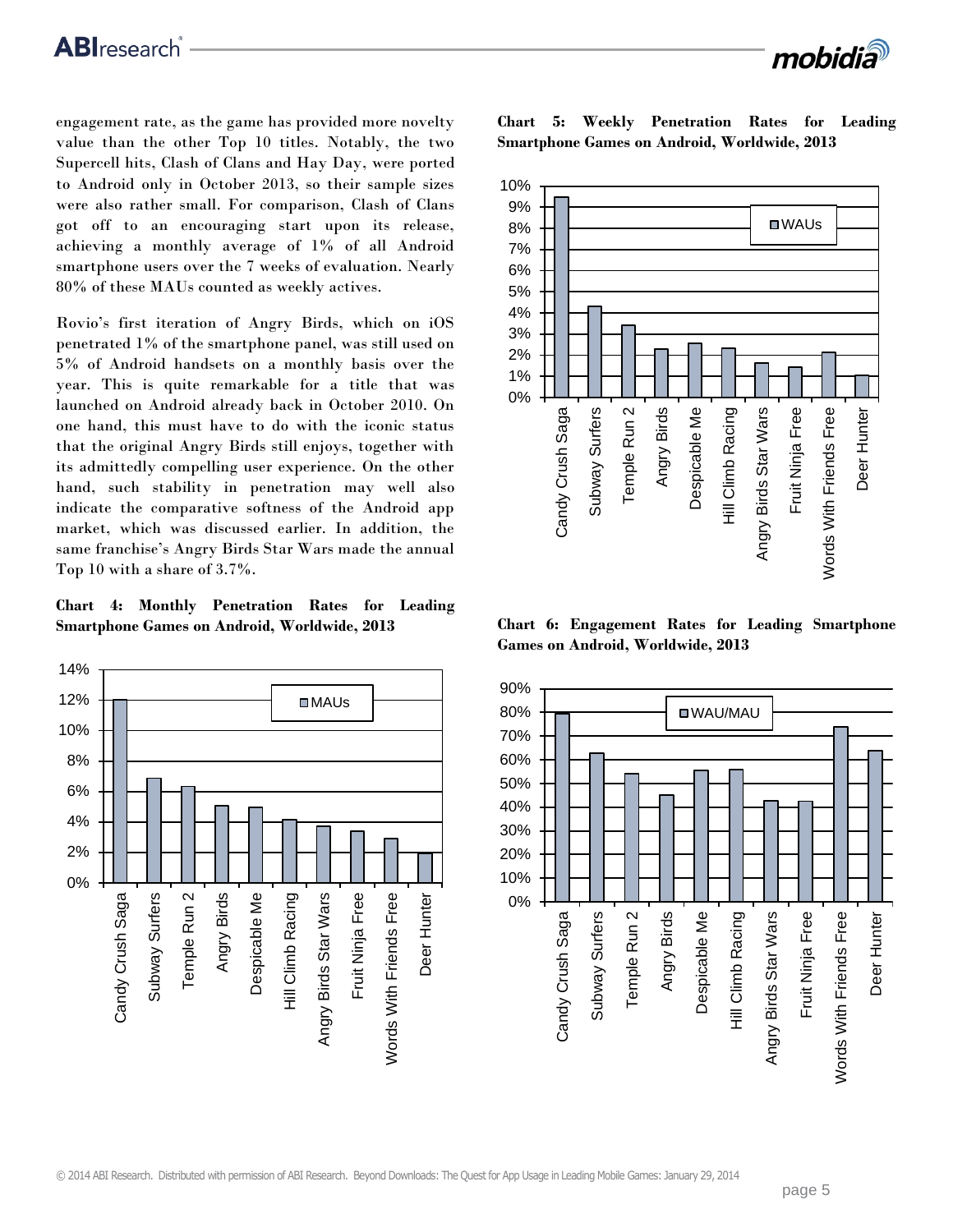

#### **Digging Deeper: Weekly Sessions**

Next, we dig deeper into the Android usage data and see how the leading titles compare with each other in terms of session count. We have included the five apps that out of the Top 10 had the highest number of weekly sessions per active user over the year. The graph below illustrates how the respective session totals of these overall top engagers evolved through the year of 2013. This gives a more detailed view on the engagement rates that were shown earlier.

When focusing on the sessions, Words With Friends Free emerges as the most frequently opened app, with an annual average of 40.8 sessions per week. In the global mass market, this is clearly in a league of its own. Certain noteworthy titles outperform Zynga's hit, but they are either country-level phenomena or have much smaller sample sizes. GungHo's Puzzles & Dragons (with an average 102 sessions per user, owing predominantly to its success in Japan), and Clash of Clans (62.9 sessions per user, but over only 7 weeks of evaluation) serve as examples of such outliers. What is even more exceptional about Words With Friends is the fact that after declining to below 35 sessions in mid-2013, it managed to zigzag itself back above 40 in November.

Candy Crush Saga, meanwhile, seems to have peaked in February, when it surpassed the 40-session mark for 4 weeks. Since then, the app's session count has been in a steady decline, falling already below 25 in November. The title's relative share of WAUs, on the other hand, increased through the same period of time, reaching 13% of the panel, so this should not be seen as a source of major concern for King. The game's weekly following is still growing, but it is clear that the later-adopting fans are not nearly as intense as the early adopters.

Of the other titles, Glu's Deer Hunter provides interesting insight on the first weeks of a newly released mobile game. It reached 18 sessions in its first full week of availability and stayed in the same range for another 2 weeks, despite the rapidly growing mindshare in the market. In terms of WAUs, Deer Hunter increased its penetration from 1% in its first full week to 1.4% in the fourth full week.

Within the following month, the game's weekly session average, however, dropped all the way to 13.4 per user.

This coincided with a slightly decreasing WAU share, with Deer Hunter closing the evaluation window with 1% of the weekly panel. The span of data for this game is not long enough to draw further conclusions, but these types of changes in such a short period of time tend to happen to games that are boosted by strong novelty value, which then starts wearing off varyingly quickly.

**Chart 7: Weekly Sessions per User on Android Smartphones, Worldwide, 2013**



#### **Digging Deeper: Weekly Minutes**

Another KPI that can be used to distill the activity of WAUs in greater detail is the weekly minute count. This metric paints a somewhat different picture than the session count in the sense that it reduces the impact of short sessions and bumps up the significance of the lengthier ones. To cite an example from a typical use case for mobile gaming, the daily commute, the session count puts the spotlight on the apps that people play while waiting for a train at the station. The minute count, in turn, shifts it onto the titles they are likelier to play while traveling on that train.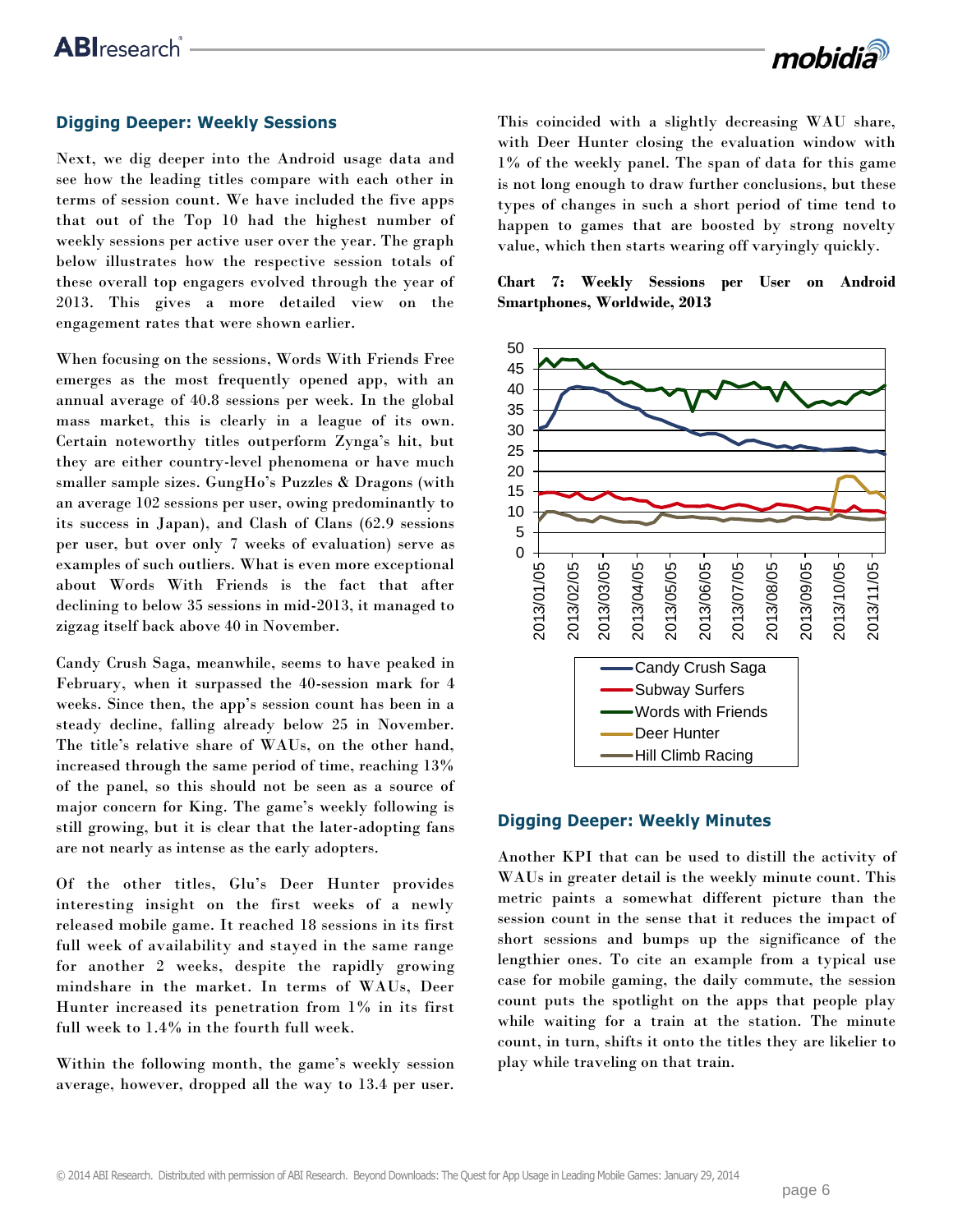# **ABI**research<sup>®</sup>

mobidia

When it comes to weekly minutes per user, Candy Crush Saga has no equal in the covered Top 10, having recorded an annual average of 225 minutes over 2013. The trend is clearly downward, largely following the same trajectory as with the sessions, and presumably for the same reasons, but even still, the game closed the final evaluation week in November with 177 minutes clocked per each WAU. That is a whole quarter-hour more than Words With Friends, Subway Surfers, and Hill Climb Racing combined!

Again, there are titles with even more outstanding numbers, yet they have less mainstream, or less global, footprints. Puzzles & Dragons, for instance, has a weekly average of 420 minutes per user, but few of these users are outside of Japan, where, in 2013 on average, it penetrated 16.8% of the panel's monthly actives and 14% of its weekly actives. These compare to global figures of 0.8% and 0.6%, respectively. LINE's Pokopang is another example of a domestic title that is hugely popular in Japan, commanding 8.2% of last year's MAUs and 6.3% of the WAUs, against the respective shares of 0.5% and 0.3% globally.

### **Chart 8: Weekly Minutes per User on Android Smartphones, Worldwide, 2013**



# **Conclusions and Key Findings**

- The top games on Android smartphones experience somewhat higher penetration rates than the top games on iPhones. This is most likely due to the fact that the iOS app market is still more competitive, with a greater supply of blockbustercaliber games than that of Android.
- The smartphone users who play the leading games at least once a month tend to do so, surprisingly often, also on a weekly basis. For some titles, the weekly-versus-monthly engagement rate can be as high as 80%. For the Top 50 of the mobile games, as a whole, it is about 55%, for both Android and iOS.
- The comparison of engagement rates indicates that among the leading gaming apps, there are, by and large, two groups of titles. The games in the first group, if played at all, are played remarkably frequently. The second group's titles, in the meantime, clearly draw a more casual sort of engagement from their use base.
- Worldwide, King's Candy Crush Saga was, by most standards, the most popular smartphone game of 2013. Its penetration of both weekly and monthly active users was head and shoulders above the rest, and the game's weekly actives clocked, on average, nearly 4 hours per week playing it.
- However, when it comes to the average number of weekly sessions, there is no globally popular game that could match Zynga's Words With Friends. The game's free version recorded an average of over 40 sessions per week in 2013, demonstrating the customer base's habit of playing it in short but numerous bursts.
- Japan, which, by some measures, is already the world's largest app market, seems to live up to its reputation as a challenging space for foreign developers. Domestic hits like GungHo's Puzzles & Dragons, and LINE's Pokopang, dominate the local market, while seeing relatively little traction elsewhere in the world.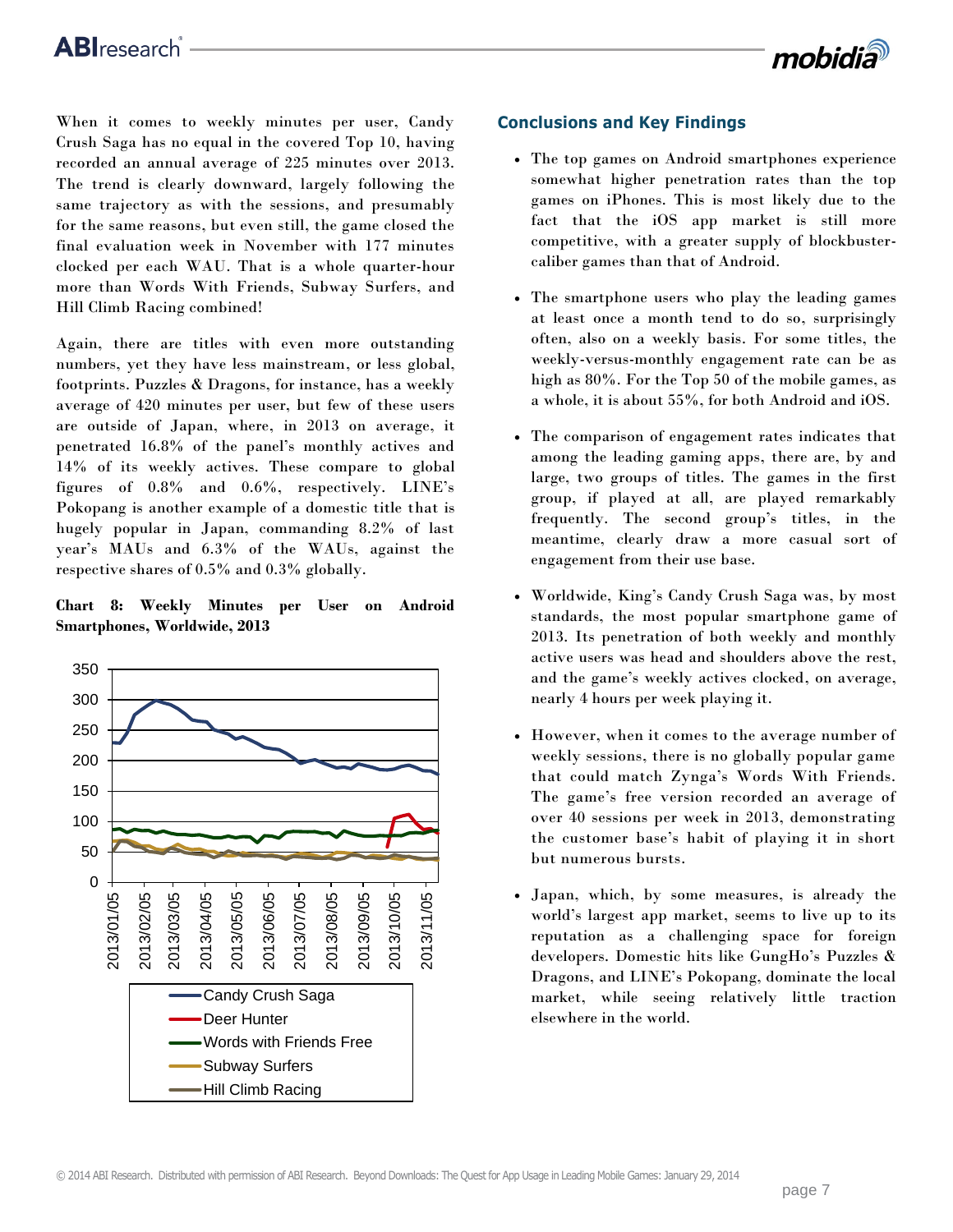



# **Contributors**

**Aapo Markkanen**, *Senior Analyst*

**Nick Spencer**, *Senior Practice Director*